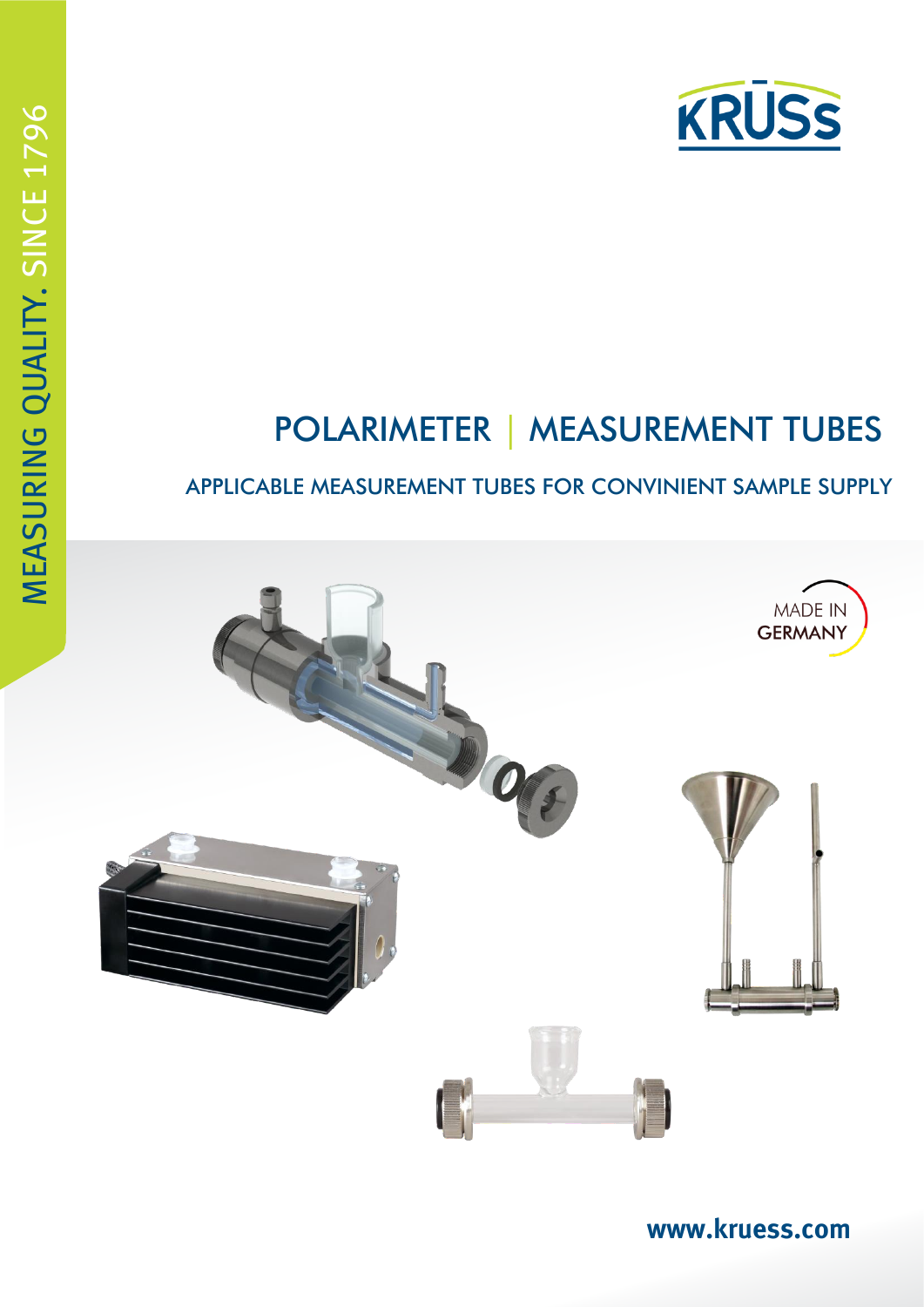

| FLOW-THROUGH MEASUREMENT TUBE - TEMPERATURE-CONTROLLED (CIRCULATION THERMOSTAT PT80/PT31)  6        |  |
|-----------------------------------------------------------------------------------------------------|--|
| STAINLESS STEEL FLOW-THROUGH MEASUREMENT TUBE - TEMPERATURE-CONTROLLED (TEMPERATURE SENSOR)  7      |  |
| STAINLESS STEEL FLOW-THROUGH MEASUREMENT TUBE - TEMPERATURE-CONTROLLED (TEMPERATURE SENSOR)  8      |  |
| STAINLESS STEEL FLOW-THROUGH MEASUREMENT TUBES - TEMPERATURE-CONTROLLED (STAINLESS STEEL JACKET) 9  |  |
| STAINLESS STEEL FLOW-THROUGH MEASUREMENT TUBES - TEMPERATURE-CONTROLLED (STAINLESS STEEL JACKET) 10 |  |
| POLARIMETER MEASUREMENT TUBE - TEMPERATURE-CONTROLLED (FLOW-THROUGH TEMPERATURE CONTROL AND         |  |
|                                                                                                     |  |
|                                                                                                     |  |

### POLARIMETER OVERVIEW



#### Polarimeter P8000 and P8100

Recommendable devices for all basic applications without sample temperature control. Instead of temperature control, temperature compensation according to ICUMSA can be used.

### [\(A.KRÜSS-Website\)](https://www.kruess.com/en/produkte/polarimeters-en/polarimeter-professional-en/p8000-p8100/)



### Polarimeter P8000-P and P8100-P

High-precision measurements through temperature control without an additional device and exact temperature control via Peltier technology.

### [\(A.KRÜSS-Website\)](https://www.kruess.com/en/produkte/polarimeters-en/polarimeter-professional-en/p8000-p-p8100-p/)



These Polarimeter models enable in connection with temperature-controlled measurement tubes and a circulating thermostat (PT31/PT80) a sample temperature control between 8 °C up to 40 °C at PT31 and 5 °C up to 80 °C at PT80.

### [\(A.KRÜSS-Website\)](https://www.kruess.com/en/produkte/polarimeters-en/polarimeter-professional-en/p8000-t-p8100-t/)



### Polarimeter P3000

This device is built for standard applications as an economic solution for which a measurement accuracy of  $\pm 0.01^{\circ}$  is sufficient and a temperature control can be omitted.

### [\(A.KRÜSS-Website\)](https://www.kruess.com/en/produkte/polarimeters-en/p3000/)



#### Polarimeter P1000-LED

Device for education and training which measures the optical rotation according to the half-shade principle. The measurement results are read through an eyepiece and two noniuses.

### [\(A.KRÜSS-Website\)](https://www.kruess.com/en/produkte/polarimeters-en/p1000-led/)

**1** If you have the document in digital form, the content and the links are interactive.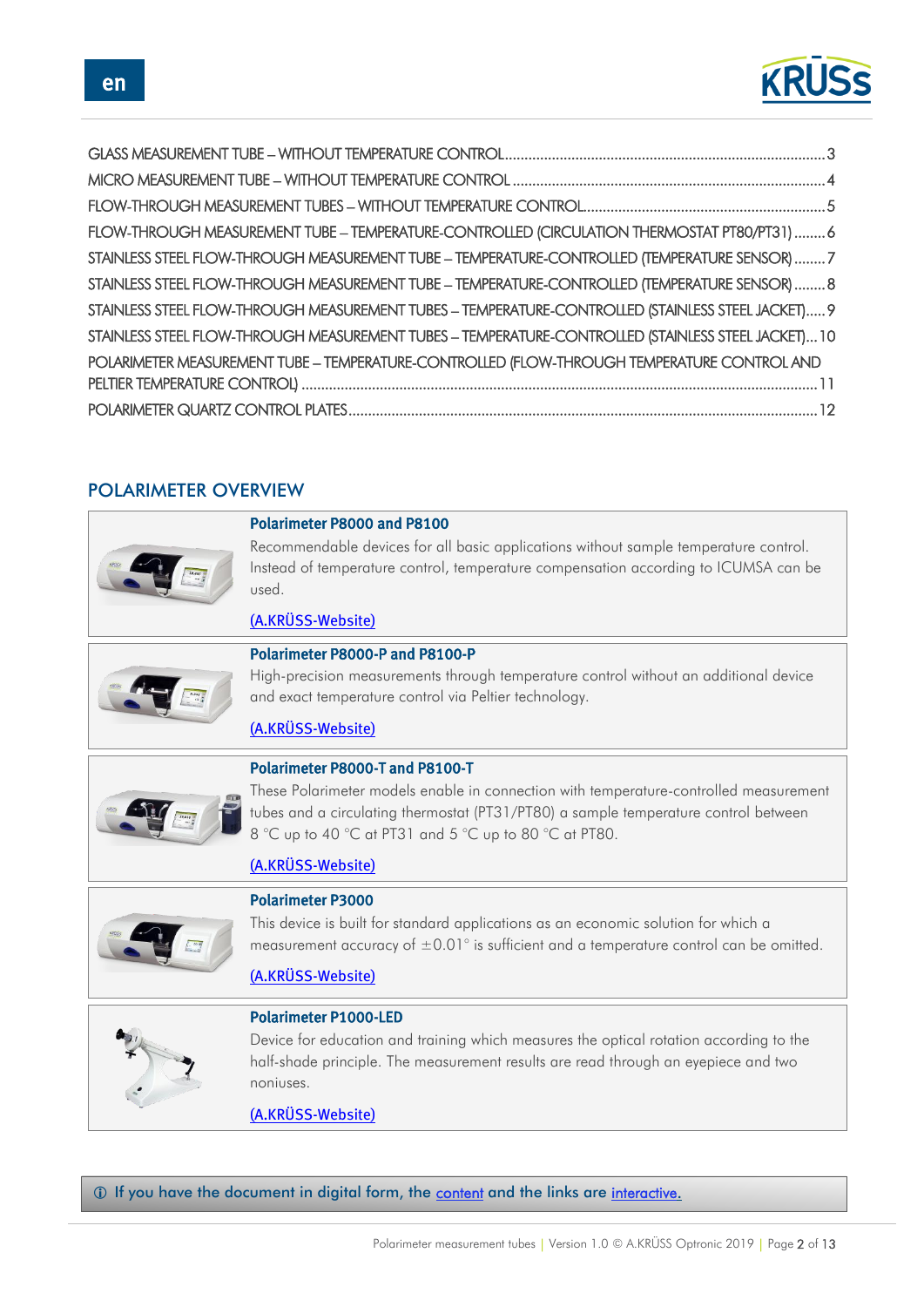

# <span id="page-2-0"></span>GLASS MEASUREMENT TUBE – WITHOUT TEMPERATURE CONTROL

| <b>APPLICABLE FOR POLARIMETER</b>                                                                                                                                                   |                                                                                                                           |                                                                                   |                                                                                          |                                                                                                                                                     |                                                                            |                                                             |  |
|-------------------------------------------------------------------------------------------------------------------------------------------------------------------------------------|---------------------------------------------------------------------------------------------------------------------------|-----------------------------------------------------------------------------------|------------------------------------------------------------------------------------------|-----------------------------------------------------------------------------------------------------------------------------------------------------|----------------------------------------------------------------------------|-------------------------------------------------------------|--|
|                                                                                                                                                                                     | <b>MEASUREMENT TUBE</b>                                                                                                   | <b>P8000</b><br><b>P8100</b><br>Without<br>temperature<br>control                 | <b>P8000-P</b><br><b>P8100-P</b><br>Temperature<br>control with<br>Peltier<br>technology | <b>P8000-T</b><br>P8100-T<br>Temperature<br>control circulating<br>thermostat/<br>temperature-<br>controlled<br>measurement<br>tubes<br>recommended | <b>P3000</b><br>Without<br>temperature<br>control <sup>2)</sup>            | P1000-<br><b>LED</b><br>Without<br>temperature<br>control   |  |
| PRG-100-E and PRG-200-E                                                                                                                                                             | Glass measurement tube (without temperature control)                                                                      |                                                                                   |                                                                                          |                                                                                                                                                     |                                                                            |                                                             |  |
| E<br>Available tube<br>lenghts:<br>50/100/200 mm<br>Luer<br>connection:<br>No<br>Flow-through:<br>No<br>Required<br>sample<br>volume <sup>1)</sup> :<br>6 ml/100 mm<br>12 ml/200 mm | Abbreviation:<br>PRG/<br>P/Polarimeter<br>$R/T$ ube<br>$G/G$ lass<br>E/Filling funnel                                     | PRG-100-E and<br><b>PRG-200-E</b> are<br>included in the<br>scope of<br>delivery. | PRG-100-E and<br><b>PRG-200-E</b> are<br>included in the<br>scope of<br>delivery.        | PRG-100-E und<br><b>PRG-200-E</b> are<br>included in the<br>scope of delivery.                                                                      | PRG-100-E und<br>PRG-200-E are<br>included in the<br>scope of<br>delivery. |                                                             |  |
| PRG-50-M and PRG-100-M                                                                                                                                                              | Glass measurement tube (without temperature control)                                                                      |                                                                                   |                                                                                          |                                                                                                                                                     |                                                                            |                                                             |  |
| Available tube<br>lenghts:<br>50/100 mm<br>Luer<br>connection:<br>No<br>Flow-through:<br>No<br>Required<br>sample<br>volume <sup>1):</sup><br>0,55 ml/50 mm<br>1,1ml/100 mm         | Abbreviation:<br>PRG/<br>P/Polarimeter<br>$R/T$ ube<br>$G/G$ lass<br>M/Micro glass<br>measurement tube<br>(screw filling) | Applicable<br>micro glass<br>measurement<br>tube                                  | Applicable<br>micro glass<br>measurement<br>tube                                         | Applicable micro<br>glass<br>measurement<br>tube                                                                                                    | Applicable<br>micro glass<br>measurement<br>tube                           | Limited<br>applicable<br>micro glass<br>measurement<br>tube |  |

1)Details of the sample volume are "approximate values" and do not consider the filling level of the filling funnel or the respective product tolerances.

2)Temperature control is possible on request.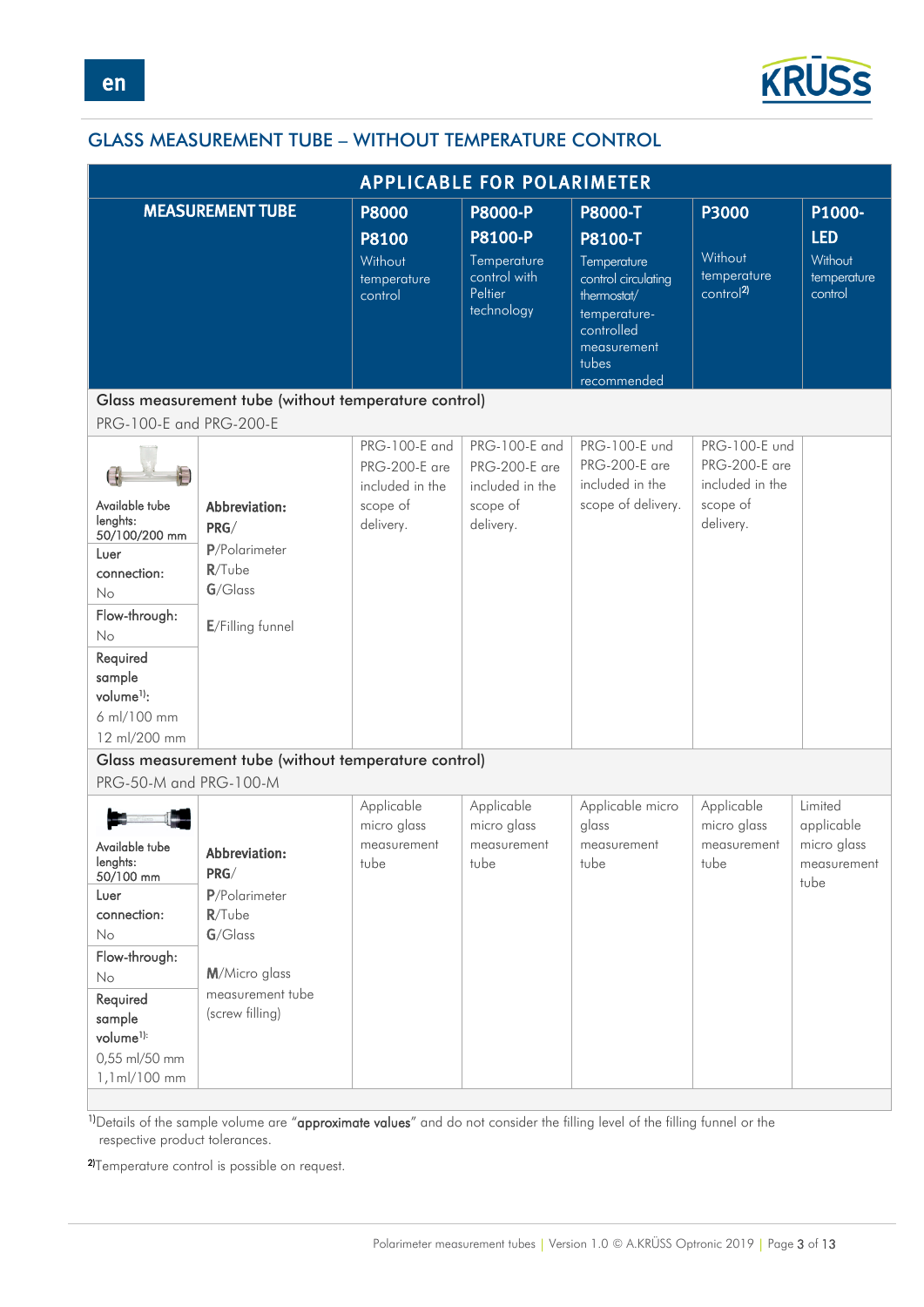

# <span id="page-3-0"></span>MICRO MEASUREMENT TUBE – WITHOUT TEMPERATURE CONTROL

| <b>APPLICABLE FOR POLARIMETER</b>                                                                                                                                                              |                                                                                                                                |                                                                                 |                                                                                   |                                                                                                                                                  |                                                                                 |                                                                                         |
|------------------------------------------------------------------------------------------------------------------------------------------------------------------------------------------------|--------------------------------------------------------------------------------------------------------------------------------|---------------------------------------------------------------------------------|-----------------------------------------------------------------------------------|--------------------------------------------------------------------------------------------------------------------------------------------------|---------------------------------------------------------------------------------|-----------------------------------------------------------------------------------------|
|                                                                                                                                                                                                | <b>MEASUREMENT TUBE</b>                                                                                                        | <b>P8000</b><br><b>P8100</b><br>Without<br>temperature<br>control               | <b>P8000-P</b><br>P8100-P<br>Temperature<br>control with<br>Peltier<br>technology | <b>P8000-T</b><br>P8100-T<br>Temperature<br>control circulating<br>thermostat/<br>temperature-<br>controlled<br>measurement tubes<br>recommended | P3000<br>Without<br>temperature<br>control <sup>2)</sup>                        | P1000-<br><b>LED</b><br>Without<br>temperature<br>control                               |
| PRG-100 and PRG-200                                                                                                                                                                            | Micro glass measurement tube (without temperature control)                                                                     |                                                                                 |                                                                                   |                                                                                                                                                  |                                                                                 |                                                                                         |
| Available tube<br>lenghts:<br>100/200 mm<br>Luer<br>connection:<br>Yes<br>Flow-through:<br>No<br>Required<br>sample<br>volume <sup>1):</sup><br>8 ml/100 mm<br>15ml/200 mm                     | Abbreviation:<br>PRG/<br>P/Polarimeter<br>$R/T$ ube<br>$G/G$ lass                                                              | Applicable<br>micro glass<br>measurement<br>tube                                |                                                                                   |                                                                                                                                                  |                                                                                 | Micro glass<br>measurement<br>tube is<br>included in<br>the scope of<br>delivery        |
|                                                                                                                                                                                                | Stainless steel micro flow-through measurement tube (without temperature control)<br>PRM-10-SDM and PRM-50-SDM and PRM-100-SDM |                                                                                 |                                                                                   |                                                                                                                                                  |                                                                                 |                                                                                         |
| Available tube<br>lenghts:<br>10/50/100 mm<br>Luer<br>connection:<br>Yes<br>Flow-through:<br>Yes<br>Required<br>sample<br>volume <sup>1):</sup><br>0,2 ml/10 mm<br>1 ml/50 mm<br>0,5 ml/100 mm | <b>Abbreviation:</b><br>PRM/<br>P/Polarimeter<br>$R/T$ ube<br>M/Metal<br>S/Tube connection<br>D/Flow-through<br>M/Micro        | Recommended<br>stainless steel<br>micro flow-<br>through<br>measurement<br>tube | Recommended<br>stainless steel<br>micro flow-<br>through<br>measurement<br>tube   | Recommended<br>stainless steel<br>micro flow-<br>through<br>measurement<br>tube                                                                  | Recommended<br>stainless steel<br>micro flow-<br>through<br>measurement<br>tube | Recom-<br>mended<br>stainless<br>steel micro<br>flow-<br>through<br>measurement<br>tube |

<sup>1)</sup>Details of the sample volume are "approximate values" and do not consider the filling level of the filling funnel or the respective product tolerances.

2)Temperature control is possible on request.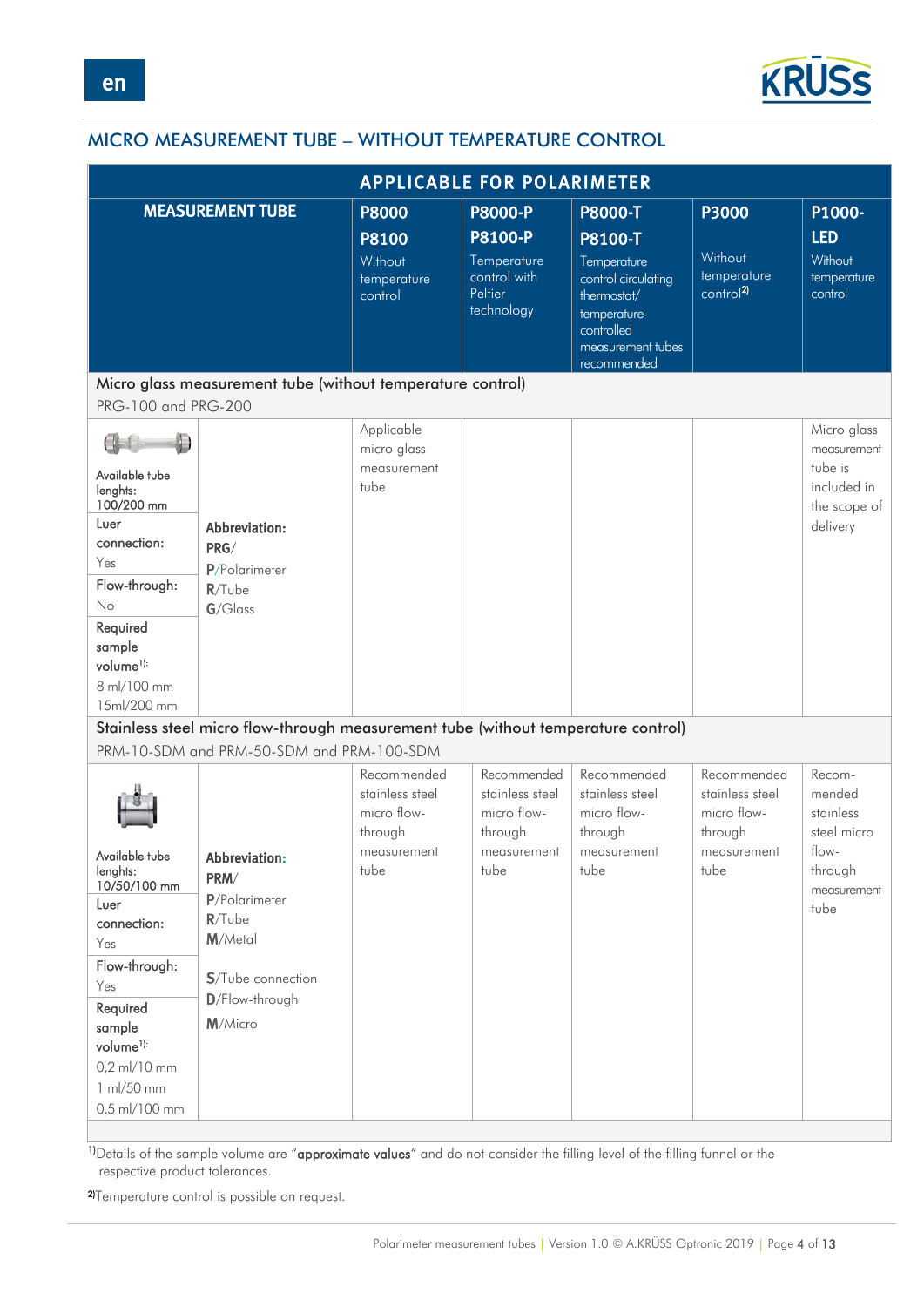

# <span id="page-4-0"></span>FLOW-THROUGH MEASUREMENT TUBES – WITHOUT TEMPERATURE CONTROL

| <b>APPLICABLE FOR POLARIMETER</b>                                                                                                                                                              |                                                                                                           |                                                                                              |                                       |                                                                                                      |                                                                                                                                                                                           |                        |  |
|------------------------------------------------------------------------------------------------------------------------------------------------------------------------------------------------|-----------------------------------------------------------------------------------------------------------|----------------------------------------------------------------------------------------------|---------------------------------------|------------------------------------------------------------------------------------------------------|-------------------------------------------------------------------------------------------------------------------------------------------------------------------------------------------|------------------------|--|
|                                                                                                                                                                                                | <b>MEASUREMENT TUBE</b>                                                                                   | <b>P8000</b>                                                                                 | <b>P8000-P</b>                        | <b>P8000-T</b>                                                                                       | <b>P3000</b>                                                                                                                                                                              | P1000-                 |  |
|                                                                                                                                                                                                |                                                                                                           | <b>P8100</b><br>Without                                                                      | <b>P8100-P</b><br>Temperature         | P8100-T<br>Temperature                                                                               | Without                                                                                                                                                                                   | <b>LED</b><br>Without  |  |
|                                                                                                                                                                                                |                                                                                                           | temperature<br>control                                                                       | control with<br>Peltier<br>technology | control circulating<br>thermostat/<br>temperature-<br>controlled<br>measurement tubes<br>recommended | temperature<br>control <sup>3)</sup>                                                                                                                                                      | temperature<br>control |  |
|                                                                                                                                                                                                | Stainless steel flow-through measurement tube (nicht temperierbar)                                        |                                                                                              |                                       |                                                                                                      |                                                                                                                                                                                           |                        |  |
|                                                                                                                                                                                                | PRM-50-SD and PRM-100-SD and PRM-200-SD                                                                   |                                                                                              |                                       |                                                                                                      |                                                                                                                                                                                           |                        |  |
| Available tube<br>lenghts:<br>50/100/200 mm<br>Luer<br>connection:<br>No<br>Flow-through:<br>Yes<br>Required<br>sample<br>volume <sup>1):</sup><br>10 ml/50 mm<br>13 ml/100 mm<br>17 ml/200 mm | Abbreviation:<br>PRM/<br>P/Polarimeter<br>$R/T$ ube<br>M/Metal<br>S/Tube connection<br>D/Flow-through     | Only with<br>P80202)<br>applicable<br>stainless steel<br>flow-through<br>measurement<br>tube |                                       |                                                                                                      | Only with<br>P8020 <sup>2</sup><br>applicable<br>stainless steel<br>flow-through<br>measurement<br>tube.<br>(Hose bushing<br>is required for<br>this filling<br>process with the<br>pump) |                        |  |
| PRM-100-D and PRM-200-D                                                                                                                                                                        | Stainless steel flow-through measurement tube (without temperature control)                               |                                                                                              |                                       |                                                                                                      |                                                                                                                                                                                           |                        |  |
| Available tube<br>lenghts:<br>100/200 mm<br>Luer<br>connection:<br>No<br>Flow-through:<br>Yes<br>Required<br>sample<br>volume <sup>1)</sup> :<br>12 ml/100 mm<br>17 ml/200 mm                  | Abbreviation:<br>PRM/<br>P/Polarimeter<br>$R/T$ ube<br>M/Metal<br>D/Flow-through<br>(with filling funnel) | Only with<br>P80202)<br>applicable<br>stainless steel<br>flow-through<br>measurement<br>tube |                                       |                                                                                                      | Only with<br>P80202)<br>applicable<br>stainless steel<br>flow-through<br>measurement<br>tube                                                                                              |                        |  |

1)Details of the sample volume are "approximate values" and do not consider the filling level of the filling funnel or the respective product tolerances.

### **2)**P8020 = Sample chamber bushing

It is required to organize the sample filling by a pump (hose bushing) or to enable the temperature control (temperature control bushing).

**3)**Temperature control is possible on request.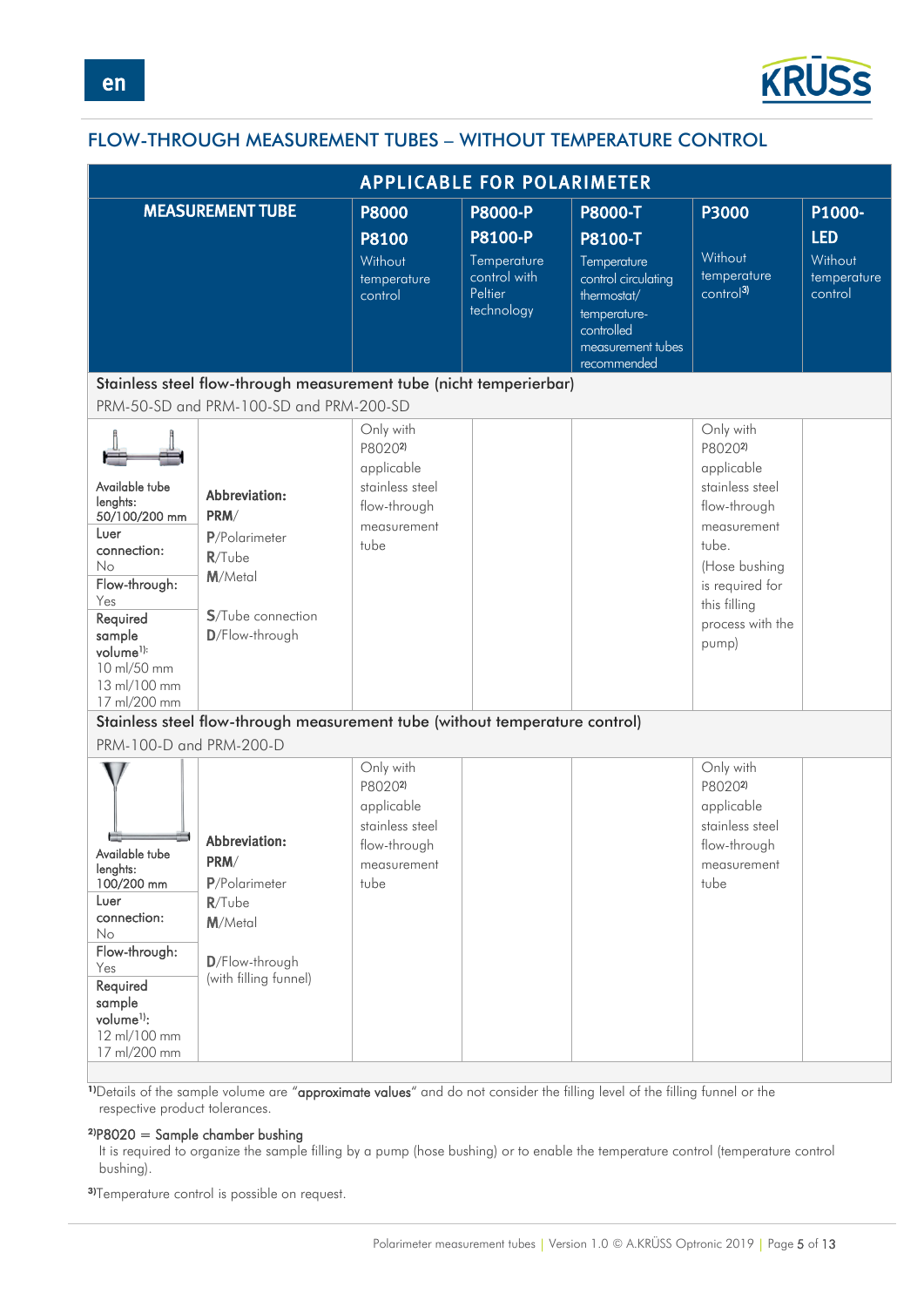

# <span id="page-5-0"></span>FLOW-THROUGH MEASUREMENT TUBE – TEMPERATURE-CONTROLLED (CIRCULATION THERMOSTAT PT80/PT31)

| <b>APPLICABLE FOR POLARIMETER</b>                                                                                                                                                      |                                                                                                                                             |                                   |                                                      |                                                                                                                     |                                                                     |                                   |
|----------------------------------------------------------------------------------------------------------------------------------------------------------------------------------------|---------------------------------------------------------------------------------------------------------------------------------------------|-----------------------------------|------------------------------------------------------|---------------------------------------------------------------------------------------------------------------------|---------------------------------------------------------------------|-----------------------------------|
|                                                                                                                                                                                        | <b>MEASUREMENT TUBE</b>                                                                                                                     | <b>P8000</b>                      | <b>P8000-P</b>                                       | <b>P8000-T</b>                                                                                                      | P3000                                                               | P1000-                            |
|                                                                                                                                                                                        |                                                                                                                                             | <b>P8100</b>                      | <b>P8100-P</b>                                       | P8100-T                                                                                                             |                                                                     | <b>LED</b>                        |
|                                                                                                                                                                                        |                                                                                                                                             | Without<br>temperature<br>control | Temperature<br>control with<br>Peltier<br>technology | Temperature<br>control circulating<br>thermostat/<br>temperature-<br>controlled<br>measurement tubes<br>recommended | Without<br>temperature<br>$\overline{\text{control}}$ <sup>2)</sup> | Without<br>temperature<br>control |
|                                                                                                                                                                                        | Glass measurement tube (stainless steel jacket)                                                                                             |                                   |                                                      |                                                                                                                     |                                                                     |                                   |
| PRG-100-ET and PRG-200-ET                                                                                                                                                              |                                                                                                                                             |                                   |                                                      |                                                                                                                     |                                                                     |                                   |
| <b>CALL OF</b><br>Available tube<br>lenghts:<br>100/200 mm<br>Luer connection:<br>No<br>Flow-through:<br>No<br>Required sample<br>volume <sup>1)</sup> :<br>4 ml/100 mm<br>8 ml/200 mm | Abbreviation:<br>PRG/<br>P/Polarimeter<br>$R/T$ ube<br>$G/G$ lass<br>E/Filling funnel<br>T/Temperature-<br>controlled (via water<br>jacket) |                                   |                                                      | Recommended<br>glass<br>measurement<br>tube                                                                         |                                                                     |                                   |
| Temperature sensor                                                                                                                                                                     |                                                                                                                                             |                                   |                                                      |                                                                                                                     |                                                                     |                                   |
| PRT-E and PRT-T                                                                                                                                                                        |                                                                                                                                             |                                   |                                                      |                                                                                                                     |                                                                     |                                   |
|                                                                                                                                                                                        |                                                                                                                                             |                                   |                                                      | Applicable with<br>glass<br>measurement<br>tube PRG-100-ET<br>and PRG-200-ET                                        |                                                                     |                                   |
| PRT-E                                                                                                                                                                                  |                                                                                                                                             |                                   |                                                      |                                                                                                                     |                                                                     |                                   |
| Stainless steel temperature sensor                                                                                                                                                     |                                                                                                                                             |                                   |                                                      |                                                                                                                     |                                                                     |                                   |
| PRT-T                                                                                                                                                                                  |                                                                                                                                             |                                   |                                                      |                                                                                                                     |                                                                     |                                   |
| Stainless steel temperature sensor,<br>PTFE-coated                                                                                                                                     |                                                                                                                                             |                                   |                                                      |                                                                                                                     |                                                                     |                                   |

1)Details of the sample volume are "approximate values" and do not consider the filling level of the filling funnel or the respective product tolerances.

**2)**Temperature control is possible on request.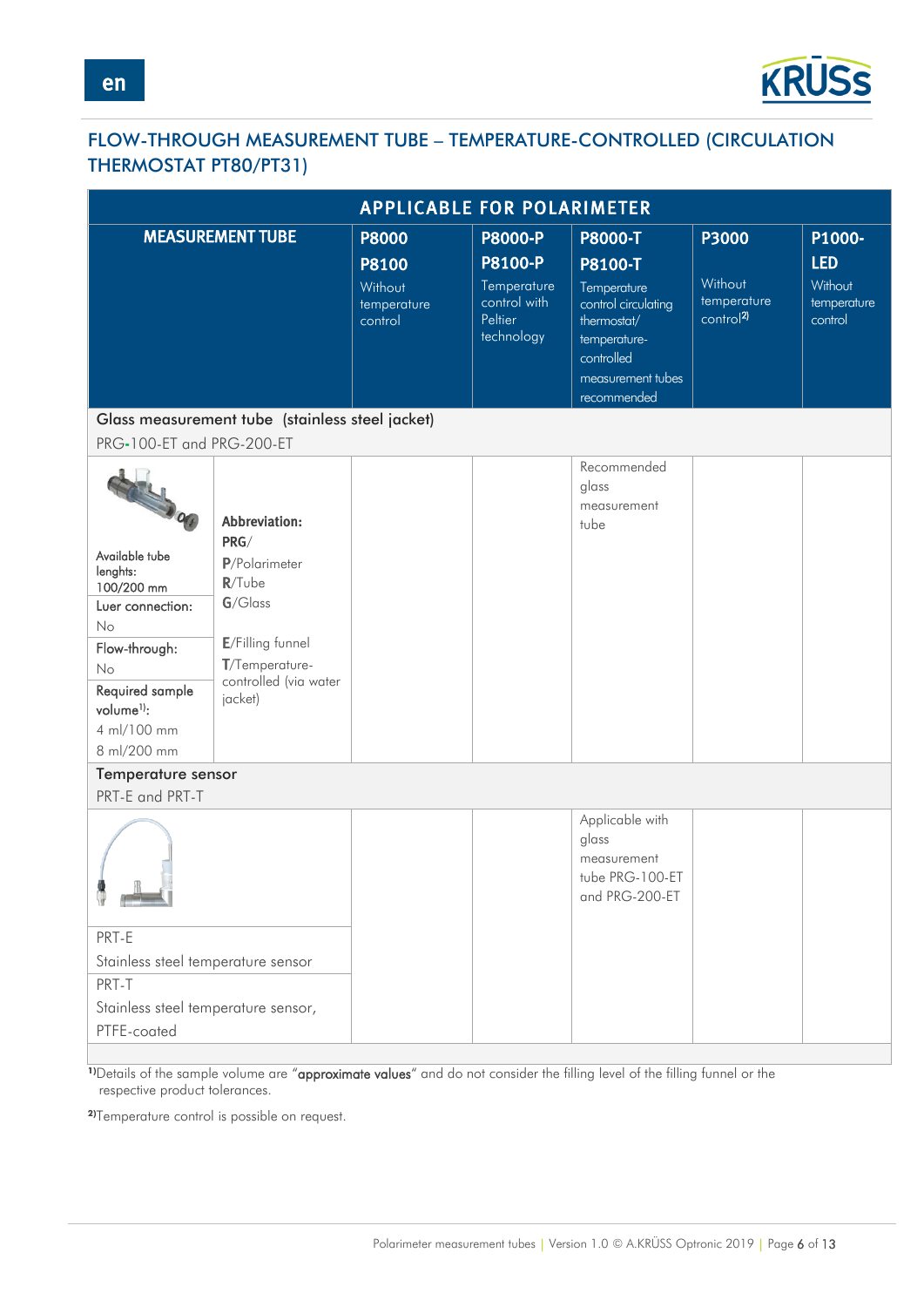

### <span id="page-6-0"></span>STAINLESS STEEL FLOW-THROUGH MEASUREMENT TUBE – TEMPERATURE-CONTROLLED (TEMPERATURE SENSOR)

|                                                                                                                                                                               | <b>APPLICABLE FOR POLARIMETER</b>                                                                                                                                                               |                                   |                                                      |                                                                                                                     |                                                         |                                   |  |
|-------------------------------------------------------------------------------------------------------------------------------------------------------------------------------|-------------------------------------------------------------------------------------------------------------------------------------------------------------------------------------------------|-----------------------------------|------------------------------------------------------|---------------------------------------------------------------------------------------------------------------------|---------------------------------------------------------|-----------------------------------|--|
|                                                                                                                                                                               | <b>MEASUREMENT TUBE</b>                                                                                                                                                                         | <b>P8000</b>                      | <b>P8000-P</b>                                       | <b>P8000-T</b>                                                                                                      | P3000                                                   | P1000-                            |  |
|                                                                                                                                                                               |                                                                                                                                                                                                 | <b>P8100</b>                      | <b>P8100-P</b>                                       | P8100-T                                                                                                             |                                                         | <b>LED</b>                        |  |
|                                                                                                                                                                               |                                                                                                                                                                                                 | Without<br>temperature<br>control | Temperature<br>control with<br>Peltier<br>technology | Temperature<br>control circulating<br>thermostat/<br>temperature-<br>controlled<br>measurement tubes<br>recommended | Without<br>temperature<br>$\overline{\text{control}}^3$ | Without<br>temperature<br>control |  |
|                                                                                                                                                                               | Stainless steel flow-through measurement tube (temperature-controlled)                                                                                                                          |                                   |                                                      |                                                                                                                     |                                                         |                                   |  |
|                                                                                                                                                                               | PRM-100-DTT and PRM-200-DTT                                                                                                                                                                     |                                   |                                                      |                                                                                                                     |                                                         |                                   |  |
| Available tube<br>lenghts:<br>100/200 mm<br>Luer<br>connection:<br>No<br>Flow-through:<br>Yes<br>Required<br>sample<br>volume <sup>1)</sup> :<br>12 ml/100 mm<br>17 ml/200 mm | <b>Abbreviation:</b><br>PRM/<br>P/Polarimeter<br>$R/T$ ube<br>M/Metal<br>D/Flow-through (with<br>filling funnel)<br>T/temperature-<br>controlled<br>(über Wassermantel)<br>T/Temperature sensor |                                   |                                                      | Only with<br>P80202)<br>applicable<br>stainless steel<br>flow-through<br>measurement<br>tube                        |                                                         |                                   |  |
| Temperature sensor                                                                                                                                                            |                                                                                                                                                                                                 |                                   |                                                      |                                                                                                                     |                                                         |                                   |  |
| PRT-E and PRT-T                                                                                                                                                               |                                                                                                                                                                                                 |                                   |                                                      |                                                                                                                     |                                                         |                                   |  |
|                                                                                                                                                                               |                                                                                                                                                                                                 |                                   |                                                      | Applicable with<br>stainless steel<br>flow-through<br>measurement<br>tube PRM-100-                                  |                                                         |                                   |  |
| PRT-E                                                                                                                                                                         |                                                                                                                                                                                                 |                                   |                                                      | DTT and PRM-                                                                                                        |                                                         |                                   |  |
|                                                                                                                                                                               | Stainless steel temperature sensor                                                                                                                                                              |                                   |                                                      | 200-DTT                                                                                                             |                                                         |                                   |  |
| PRT-T                                                                                                                                                                         |                                                                                                                                                                                                 |                                   |                                                      |                                                                                                                     |                                                         |                                   |  |
|                                                                                                                                                                               | Stainless steel temperature sensor,                                                                                                                                                             |                                   |                                                      |                                                                                                                     |                                                         |                                   |  |
| PTFE-coated                                                                                                                                                                   |                                                                                                                                                                                                 |                                   |                                                      |                                                                                                                     |                                                         |                                   |  |
|                                                                                                                                                                               |                                                                                                                                                                                                 |                                   |                                                      |                                                                                                                     |                                                         |                                   |  |

1)Details of the sample volume are "approximate values" and do not consider the filling level of the filling funnel or the respective product tolerances.

### **2)**P8020 = Sample chamber bushing

It is required to organize the sample filling by a pump (hose bushing) or to enable the temperature control (temperature control bushing).

**3)**Temperature control is possible on request.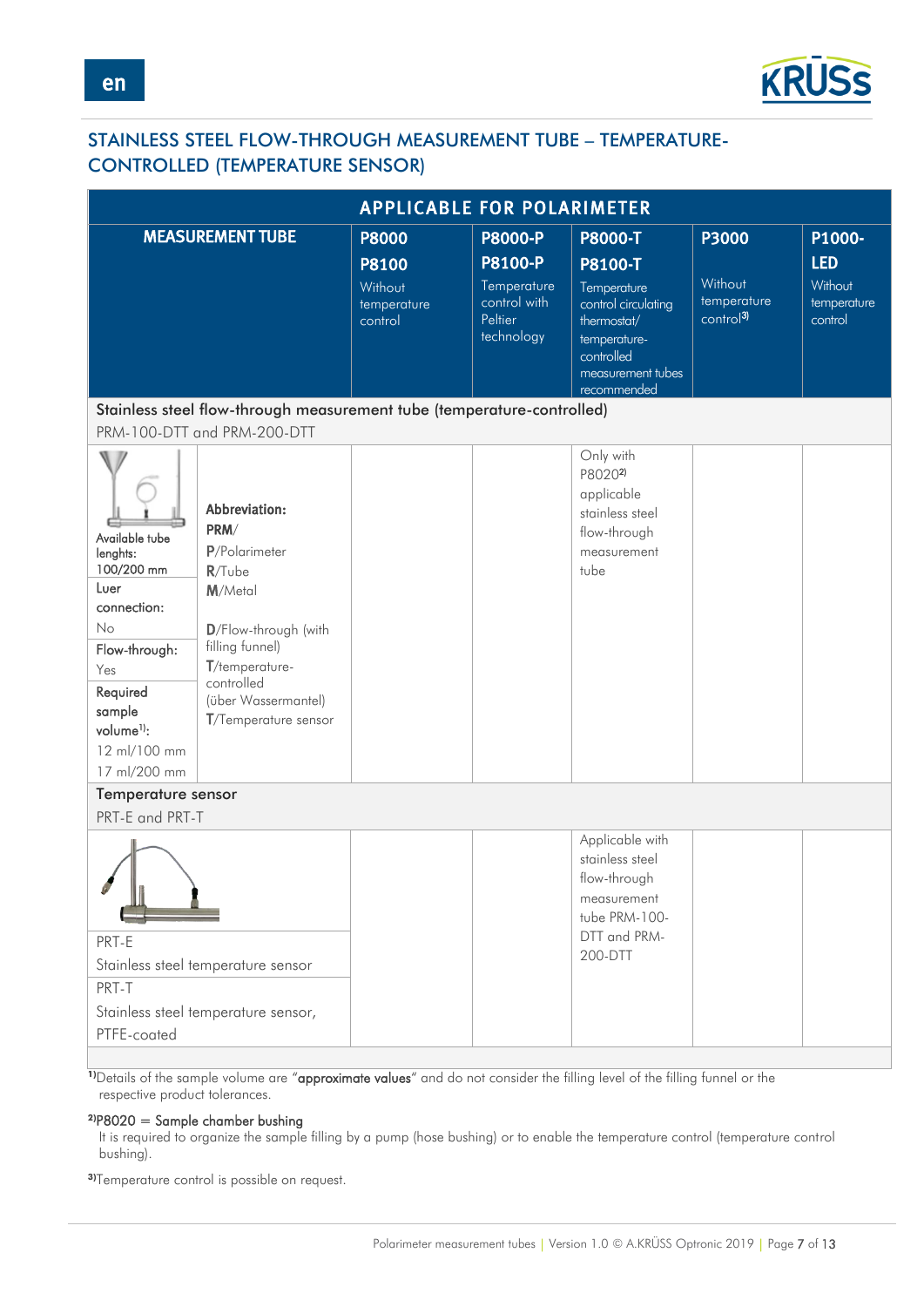

### <span id="page-7-0"></span>STAINLESS STEEL FLOW-THROUGH MEASUREMENT TUBE – TEMPERATURE-CONTROLLED (TEMPERATURE SENSOR)

|                                                                                                                                                                               | <b>APPLICABLE FOR POLARIMETER</b>                                                                                                                                                  |                                   |                                                      |                                                                                                                     |                                                 |                                   |  |
|-------------------------------------------------------------------------------------------------------------------------------------------------------------------------------|------------------------------------------------------------------------------------------------------------------------------------------------------------------------------------|-----------------------------------|------------------------------------------------------|---------------------------------------------------------------------------------------------------------------------|-------------------------------------------------|-----------------------------------|--|
|                                                                                                                                                                               | <b>MEASUREMENT TUBE</b>                                                                                                                                                            | <b>P8000</b>                      | <b>P8000-P</b>                                       | P8000-T                                                                                                             | P3000                                           | P1000-                            |  |
|                                                                                                                                                                               |                                                                                                                                                                                    | <b>P8100</b>                      | <b>P8100-P</b>                                       | P8100-T                                                                                                             |                                                 | <b>LED</b>                        |  |
|                                                                                                                                                                               |                                                                                                                                                                                    | Without<br>temperature<br>control | Temperature<br>control with<br>Peltier<br>technology | Temperature<br>control circulating<br>thermostat/<br>temperature-<br>controlled<br>measurement tubes<br>recommended | Without<br>temperature<br>control <sup>3)</sup> | Without<br>temperature<br>control |  |
|                                                                                                                                                                               | Stainless steel flow-through measurement tube (temperature-controlled)                                                                                                             |                                   |                                                      |                                                                                                                     |                                                 |                                   |  |
|                                                                                                                                                                               | PRM-100-SDTT and PRM-200-SDTT                                                                                                                                                      |                                   |                                                      |                                                                                                                     |                                                 |                                   |  |
| Available tube<br>lenghts:<br>100/200 mm<br>Luer<br>connection:<br>No<br>Flow-through:<br>Yes<br>Required<br>sample<br>volume <sup>1)</sup> :<br>12 ml/100 mm<br>17 ml/200 mm | Abbreviation:<br>PRM/<br>P/Polarimeter<br>$R/T$ ube<br>M/Metal<br>S/Tube connection<br>D/Flow-through<br>T/Temperature<br>controlled<br>(via water jacket)<br>T/Temperature sensor |                                   |                                                      | Only with<br>P80202)<br>applicable<br>stainless steel<br>flow-through<br>measurement<br>tube                        |                                                 |                                   |  |
| Temperature sensor                                                                                                                                                            |                                                                                                                                                                                    |                                   |                                                      |                                                                                                                     |                                                 |                                   |  |
| PRT-E and PRT-T                                                                                                                                                               |                                                                                                                                                                                    |                                   |                                                      |                                                                                                                     |                                                 |                                   |  |
|                                                                                                                                                                               |                                                                                                                                                                                    |                                   |                                                      | Applicable with<br>stainless steel<br>flow-through<br>measurement<br>tube PRM-100-<br>SDTT and PRM-                 |                                                 |                                   |  |
| PRT-E                                                                                                                                                                         |                                                                                                                                                                                    |                                   |                                                      | 200-SDTT                                                                                                            |                                                 |                                   |  |
|                                                                                                                                                                               | Stainless steel temperature sensor                                                                                                                                                 |                                   |                                                      |                                                                                                                     |                                                 |                                   |  |
| PRT-T                                                                                                                                                                         |                                                                                                                                                                                    |                                   |                                                      |                                                                                                                     |                                                 |                                   |  |
| PTFE-coated                                                                                                                                                                   | Stainless steel temperature sensor,                                                                                                                                                |                                   |                                                      |                                                                                                                     |                                                 |                                   |  |
|                                                                                                                                                                               |                                                                                                                                                                                    |                                   |                                                      |                                                                                                                     |                                                 |                                   |  |

1)Details of the sample volume are "approximate values" and do not consider the filling level of the filling funnel or the respective product tolerances.

### **2)**P8020 = Sample chamber bushing

It is required to organize the sample filling by a pump (hose bushing) or to enable the temperature control (temperature control bushing).

**3)**Temperature control is possible on request.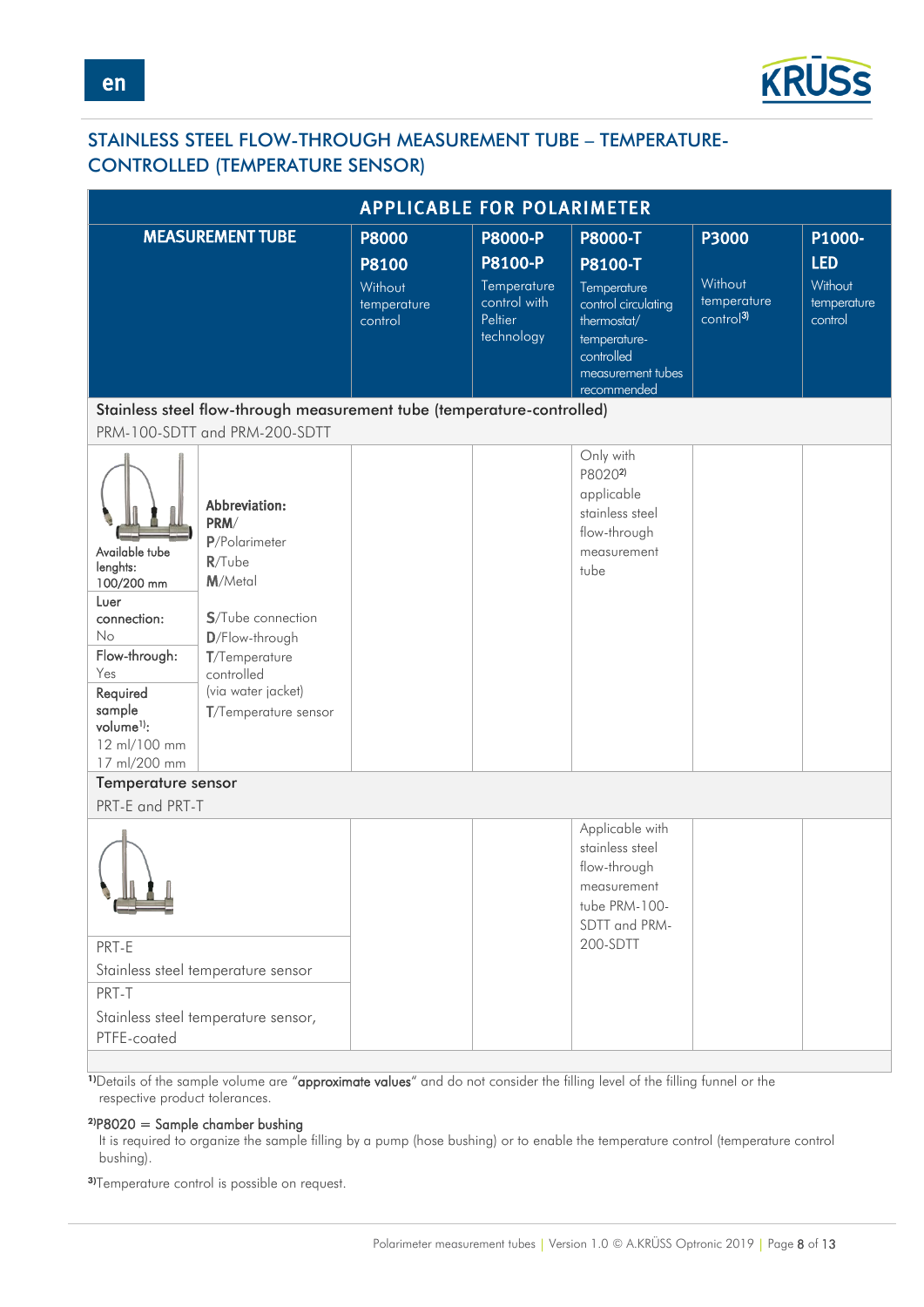

# <span id="page-8-0"></span>STAINLESS STEEL FLOW-THROUGH MEASUREMENT TUBES – TEMPERATURE-CONTROLLED (STAINLESS STEEL JACKET)

| <b>APPLICABLE FOR POLARIMETER</b>                                                                                                                                             |                                                                                                                                                                 |                                                                   |                                                                                          |                                                                                                                                          |                                                          |                                                           |
|-------------------------------------------------------------------------------------------------------------------------------------------------------------------------------|-----------------------------------------------------------------------------------------------------------------------------------------------------------------|-------------------------------------------------------------------|------------------------------------------------------------------------------------------|------------------------------------------------------------------------------------------------------------------------------------------|----------------------------------------------------------|-----------------------------------------------------------|
|                                                                                                                                                                               | <b>MEASUREMENT TUBE</b>                                                                                                                                         | <b>P8000</b><br><b>P8100</b><br>Without<br>temperature<br>control | <b>P8000-P</b><br><b>P8100-P</b><br>Temperature<br>control with<br>Peltier<br>technology | <b>P8000-T</b><br><b>P8100-T</b><br>Temperature<br>control circulating<br>thermostat/<br>temperature-<br>controlled<br>measurement tubes | P3000<br>Without<br>temperature<br>control <sup>3)</sup> | P1000-<br><b>LED</b><br>Without<br>temperature<br>control |
|                                                                                                                                                                               | Stainless steel flow-through measurement tube (temperature-controlled)                                                                                          |                                                                   |                                                                                          | recommended                                                                                                                              |                                                          |                                                           |
|                                                                                                                                                                               | PRM-100-DT and PRM-200-DT                                                                                                                                       |                                                                   |                                                                                          |                                                                                                                                          |                                                          |                                                           |
| Available tube<br>lenghts:<br>100/200 mm<br>Luer<br>connection:<br>No<br>Flow-through:<br>Yes<br>Required<br>sample<br>volume <sup>1)</sup> :<br>12 ml/100 mm<br>17 ml/200 mm | Abbreviation:<br>PRM/<br>P/Polarimeter<br>$R/T$ ube<br>M/Metal<br>D/Flow-through (with<br>filling funnel)<br>T/Temperature-<br>controlled<br>(via water jacket) |                                                                   |                                                                                          | Only with<br>P80202)<br>applicable<br>stainless steel<br>flow-through<br>measurement<br>tube                                             |                                                          |                                                           |
|                                                                                                                                                                               | Stainless steel flow-through measurement tube (temperature-controlled)<br>PRM-100-SDT and PRM-200-SDT                                                           |                                                                   |                                                                                          |                                                                                                                                          |                                                          |                                                           |
| <b>College College</b><br>Available tube<br>lenghts:<br>100/200 mm                                                                                                            | Abbreviation:<br>PRM/<br>P/Polarimeter<br>$R/T$ ube<br>M/Metal                                                                                                  |                                                                   |                                                                                          | Only with<br>P80202)<br>applicable<br>stainless steel<br>flow-through<br>measurement<br>tube                                             |                                                          |                                                           |
| Luer<br>connection:<br>No<br>Flow-through:<br>Yes<br>Required<br>sample<br>volume <sup>1)</sup> :<br>12 ml/100 mm<br>17 ml/200 mm                                             | <b>S</b> /Tube connection<br>D/Durchfluss<br>T/Temperature-<br>controlled<br>(via water jacket)                                                                 |                                                                   |                                                                                          |                                                                                                                                          |                                                          |                                                           |

1)Details of the sample volume are "**approximate values**" and do not consider the filling level of the filling funnel or the respective product tolerances.

**2)**P8020 = Sample chamber bushing - It is required to organize the sample filling by a pump (hose bushing) or to enable the temperature control (temperature control bushing).

**3)**Temperature control is possible on request.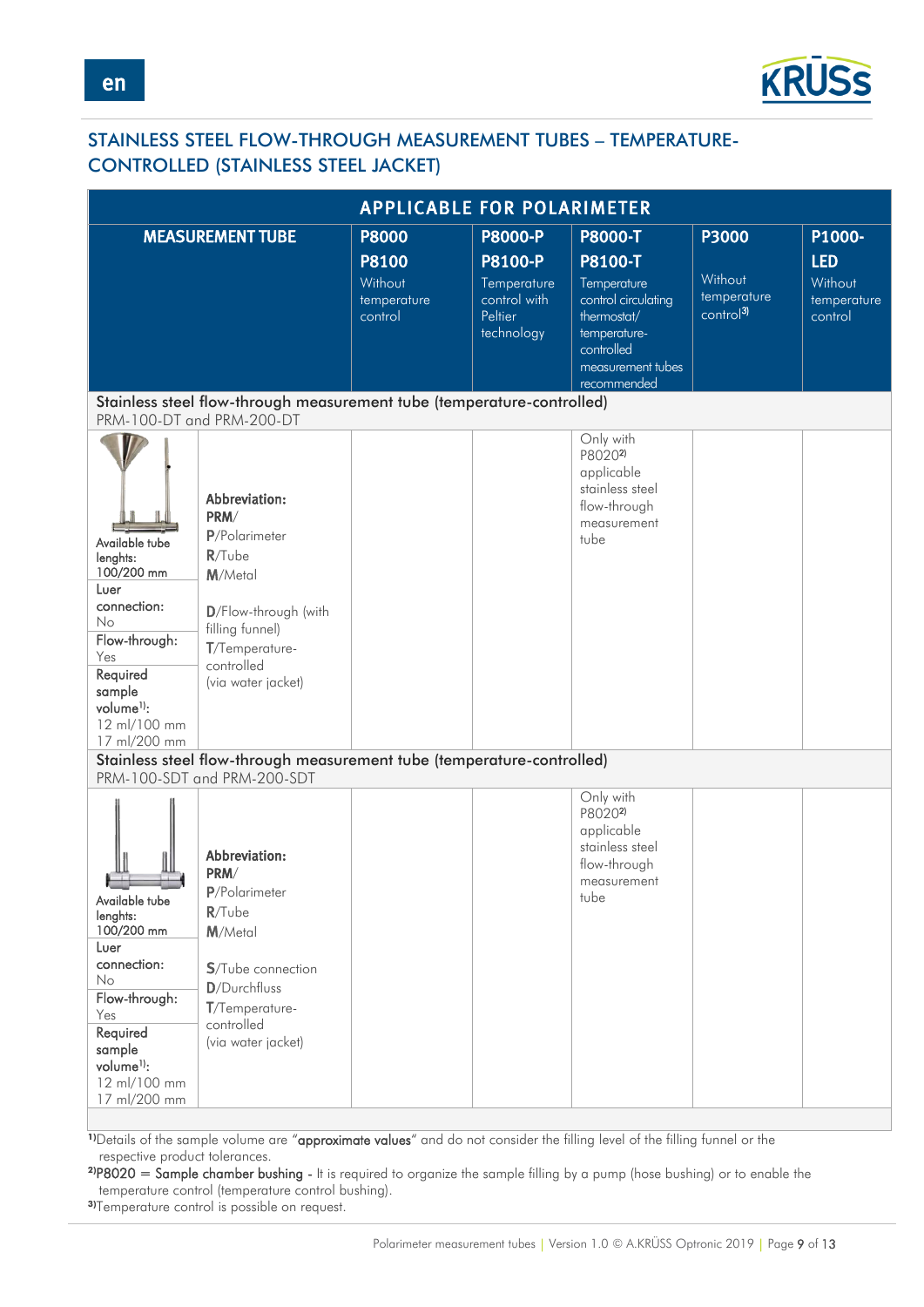

# <span id="page-9-0"></span>STAINLESS STEEL FLOW-THROUGH MEASUREMENT TUBES – TEMPERATURE-CONTROLLED (STAINLESS STEEL JACKET)

| <b>APPLICABLE FOR POLARIMETER</b>                                                                                                                                                                                    |                                                                                                                                               |                                                                   |                                                                                          |                                                                                                                                                  |                                                          |                                                           |
|----------------------------------------------------------------------------------------------------------------------------------------------------------------------------------------------------------------------|-----------------------------------------------------------------------------------------------------------------------------------------------|-------------------------------------------------------------------|------------------------------------------------------------------------------------------|--------------------------------------------------------------------------------------------------------------------------------------------------|----------------------------------------------------------|-----------------------------------------------------------|
|                                                                                                                                                                                                                      | <b>MEASUREMENT TUBE</b>                                                                                                                       | <b>P8000</b><br><b>P8100</b><br>Without<br>temperature<br>control | <b>P8000-P</b><br><b>P8100-P</b><br>Temperature<br>control with<br>Peltier<br>technology | <b>P8000-T</b><br>P8100-T<br>Temperature<br>control circulating<br>thermostat/<br>temperature-<br>controlled<br>measurement tubes<br>recommended | P3000<br>Without<br>temperature<br>control <sup>3)</sup> | P1000-<br><b>LED</b><br>Without<br>temperature<br>control |
| PRM-100-SDT and PRM-200-SDT                                                                                                                                                                                          | Stainless steel flow-through measurement tube                                                                                                 |                                                                   |                                                                                          |                                                                                                                                                  |                                                          |                                                           |
| Available tube<br>lenghts:<br>100/200 mm<br>Luer connection:<br>No<br>Flow-through:<br>Yes<br>Required sample<br>volume <sup>1</sup> ):<br>12 ml/100 mm<br>17 ml/200 mm                                              | Abbreviation:<br>PRM/<br>P/Polarimeter<br>$R/T$ ube<br>M/Metal<br><b>S</b> /Tube connection<br>D/Flow-through<br>T/Temperature-<br>controlled |                                                                   |                                                                                          | Only with<br>P80202)<br>applicable<br>stainless steel<br>flow-through<br>measurement<br>tube                                                     |                                                          |                                                           |
|                                                                                                                                                                                                                      | Stainless steel micro flow-through measurement tube<br>PRM-25-SDTM and PRM-50-SDTM and PRM-100-SDTM and PRM-200-SDTM                          |                                                                   |                                                                                          |                                                                                                                                                  |                                                          |                                                           |
| Available tube<br>lenghts:<br>25/50 mm<br>100/200 mm<br>Luer connection:<br>Yes<br>Flow-through:<br>Yes<br>Required sample<br>volume <sup>1</sup> ):<br>0,5 ml/25 mm<br>1 ml/50 mm<br>0,5 ml/100 mm<br>2,5 ml/200 mm | Abbreviation:<br>PRM/<br>P/Polarimeter<br>$R/T$ ube<br>M/Metal<br>D/Flow-through<br>T/Temperature-<br>controlled<br>(via water jacket)        |                                                                   |                                                                                          | Only with<br>P80202)<br>applicable<br>stainless steel<br>flow-through<br>measurement<br>tube                                                     |                                                          |                                                           |

1) Details of the sample volume are "approximate values" and do not consider the filling level of the filling funnel or the respective product tolerances.

#### **2)**P8020 = Sample chamber bushing

It is required to organize the sample filling by a pump (hose bushing) or to enable the temperature control (temperature control bushing).

**3)**Temperature control is possible on request.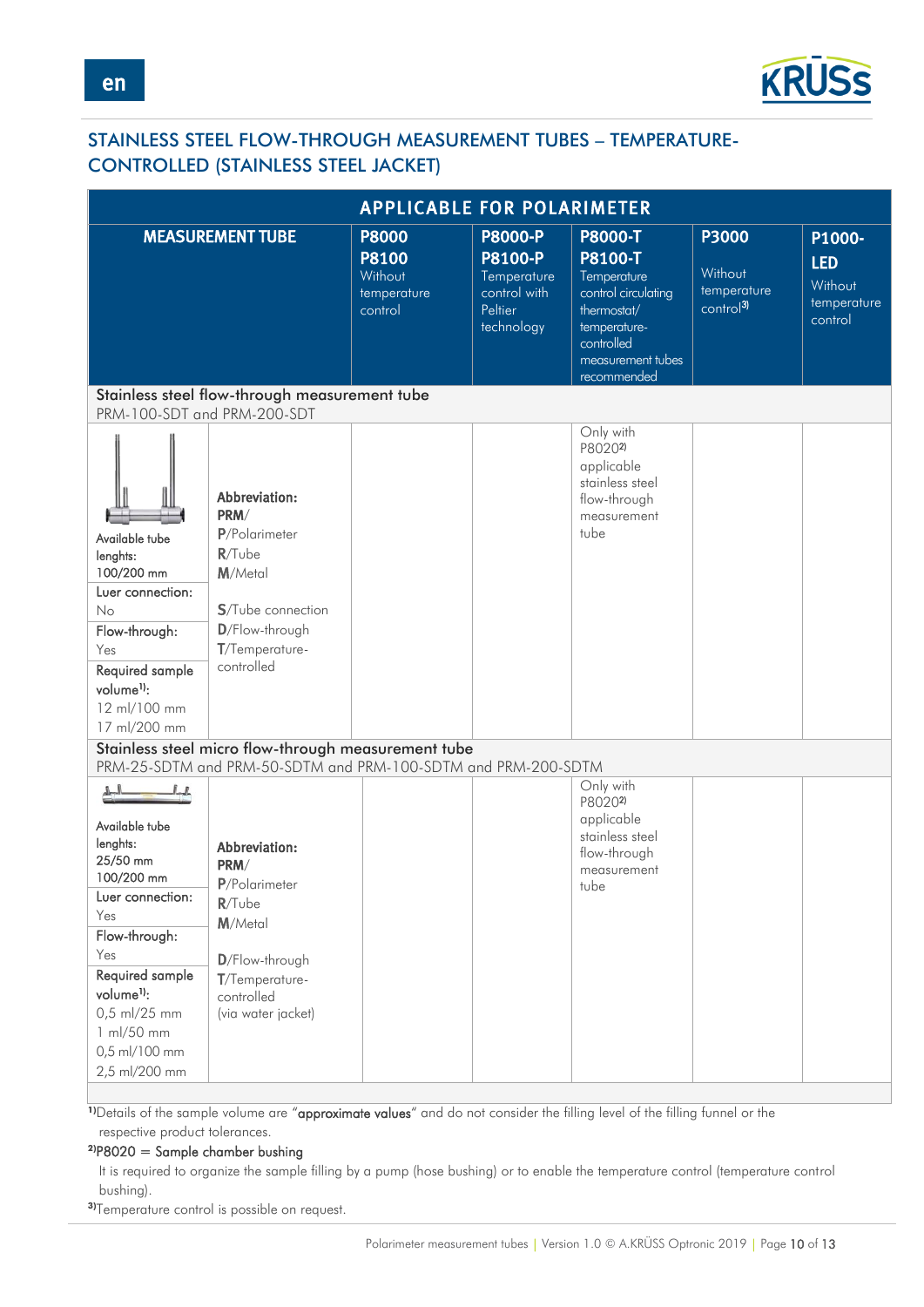

# <span id="page-10-0"></span>POLARIMETER MEASUREMENT TUBE – TEMPERATURE-CONTROLLED (FLOW-THROUGH TEMPERATURE CONTROL AND PELTIER TEMPERATURE CONTROL)

| <b>APPLICABLE FOR POLARIMETER</b>                                                                                                             |                                                                                                                                           |                                   |                                                      |                                                                                                                     |                                                 |                                   |
|-----------------------------------------------------------------------------------------------------------------------------------------------|-------------------------------------------------------------------------------------------------------------------------------------------|-----------------------------------|------------------------------------------------------|---------------------------------------------------------------------------------------------------------------------|-------------------------------------------------|-----------------------------------|
|                                                                                                                                               | <b>MEASUREMENT TUBE</b>                                                                                                                   | <b>P8000</b>                      | <b>P8000-P</b>                                       | <b>P8000-T</b>                                                                                                      | P3000                                           | P1000-                            |
|                                                                                                                                               |                                                                                                                                           | <b>P8100</b>                      | <b>P8100-P</b>                                       | P8100-T                                                                                                             |                                                 | <b>LED</b>                        |
|                                                                                                                                               |                                                                                                                                           | Without<br>temperature<br>control | Temperature<br>control with<br>Peltier<br>technology | Temperature<br>control circulating<br>thermostat/<br>temperature-<br>controlled<br>measurement tubes<br>recommended | Without<br>temperature<br>control <sup>2)</sup> | Without<br>temperature<br>control |
|                                                                                                                                               | Flow-through micro glass measurement tube (temperature-controlled)                                                                        |                                   |                                                      |                                                                                                                     |                                                 |                                   |
| PRG-50-DT and PRG-100-DT                                                                                                                      |                                                                                                                                           |                                   |                                                      |                                                                                                                     |                                                 |                                   |
| Available tube<br>lenghts:<br>50/100 mm<br>Luer<br>connection:<br>Yes<br>Flow-through:<br>Yes<br>Required<br>sample<br>volume <sup>1</sup> ): | Abbreviation:<br>PRM/<br>P/Polarimeter<br>$R/T$ ube<br>$G/G$ lass<br>D/Flow-through<br>T/Temperature-<br>controlled<br>(via water jacket) |                                   |                                                      | Applicable flow-<br>through micro<br>glass<br>measurement<br>tube                                                   |                                                 |                                   |
| 0,4 ml/50 mm                                                                                                                                  |                                                                                                                                           |                                   |                                                      |                                                                                                                     |                                                 |                                   |
| 0,7 ml/100 mm                                                                                                                                 |                                                                                                                                           |                                   |                                                      |                                                                                                                     |                                                 |                                   |
|                                                                                                                                               | Glass measurement tube (Peltier temperature control)                                                                                      |                                   |                                                      |                                                                                                                     |                                                 |                                   |
| <b>PRG-100-EPT</b>                                                                                                                            |                                                                                                                                           |                                   |                                                      |                                                                                                                     |                                                 |                                   |
| Available tube<br>lenghts:<br>100 mm                                                                                                          | Abbreviation:<br>PRG/<br>P/Polarimeter<br>$R/T$ ube                                                                                       |                                   | Recommended<br>glass<br>measurement<br>tube          |                                                                                                                     |                                                 |                                   |
| Luer connection:<br>No                                                                                                                        | $G/G$ lass                                                                                                                                |                                   |                                                      |                                                                                                                     |                                                 |                                   |
| Flow-through:<br>Yes                                                                                                                          | <b>EPT/Peltier</b><br>temperature control<br>(with two filling                                                                            |                                   |                                                      |                                                                                                                     |                                                 |                                   |
| Required sample<br>volume <sup>1</sup> ):<br>8 ml/100 mm                                                                                      | openings)                                                                                                                                 |                                   |                                                      |                                                                                                                     |                                                 |                                   |

**1)**Details of the sample volume are "**approximate values**" and do not consider the filling level of the filling funnel or the respective product tolerances.

**2)**Temperature control is possible on request.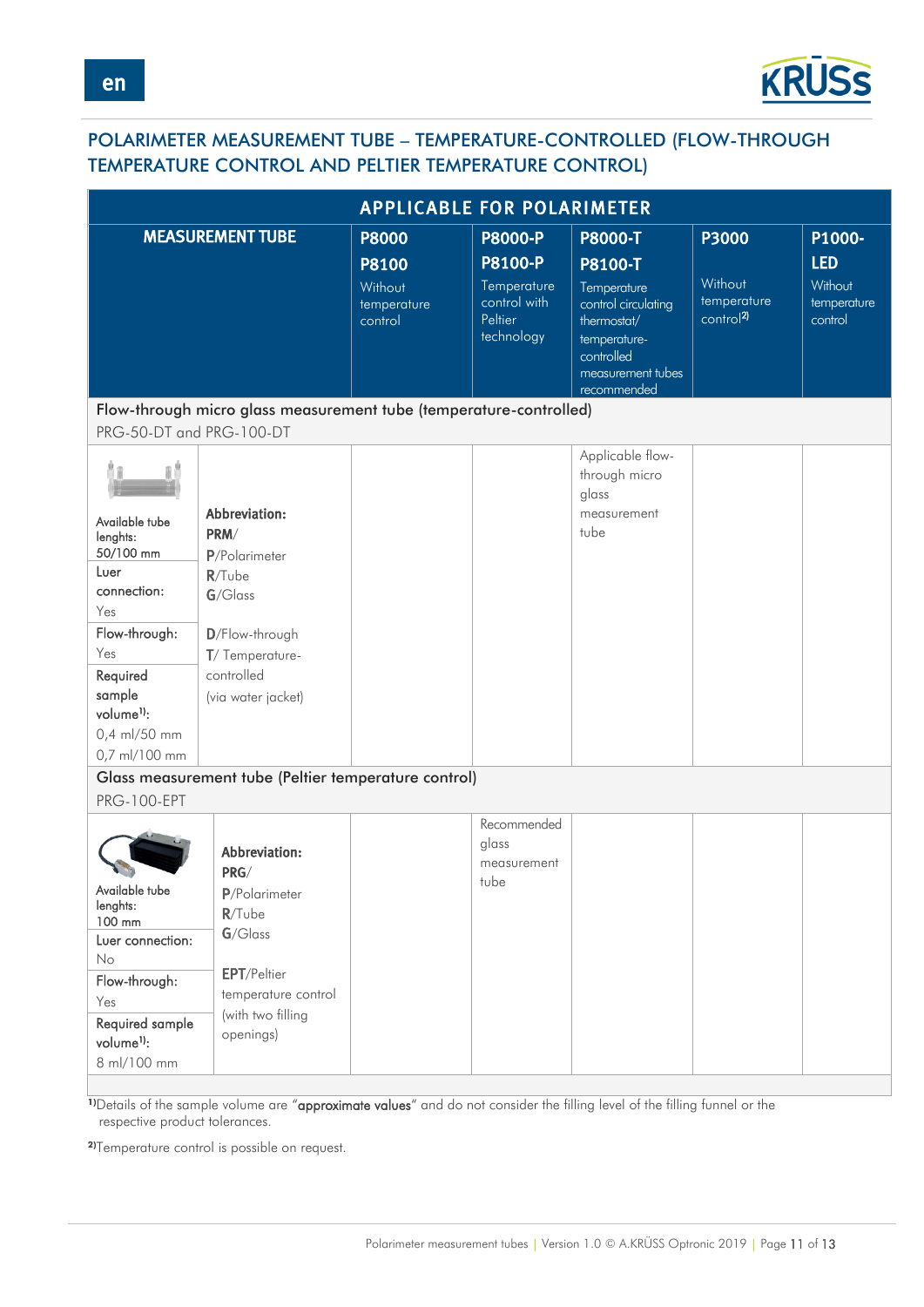

# <span id="page-11-0"></span>POLARIMETER QUARTZ CONTROL PLATES

| <b>APPLICABLE FOR POLARIMETER</b>                                      |                                                                            |                                                      |                                                                                                                     |                                                 |                                   |  |  |
|------------------------------------------------------------------------|----------------------------------------------------------------------------|------------------------------------------------------|---------------------------------------------------------------------------------------------------------------------|-------------------------------------------------|-----------------------------------|--|--|
| <b>Quartz control plates</b>                                           | <b>P8000</b><br><b>P8000-P</b><br><b>P8000-T</b><br><b>P3000</b><br>P1000- |                                                      |                                                                                                                     |                                                 |                                   |  |  |
|                                                                        | <b>P8100</b>                                                               | P8100-P                                              | P8100-T                                                                                                             |                                                 | <b>LED</b>                        |  |  |
|                                                                        | Without<br>temperature<br>control                                          | Temperature<br>control with<br>Peltier<br>technology | Temperature<br>control circulating<br>thermostat/<br>temperature-<br>controlled<br>measurement tubes<br>recommended | Without<br>temperature<br>control <sup>1)</sup> | Without<br>temperature<br>control |  |  |
| Polarimeter Quartz control plate PQP models                            |                                                                            |                                                      |                                                                                                                     |                                                 |                                   |  |  |
| $PQP+17$                                                               |                                                                            |                                                      |                                                                                                                     |                                                 |                                   |  |  |
| Angle of rotation:                                                     |                                                                            |                                                      |                                                                                                                     |                                                 |                                   |  |  |
| $+17^{\circ}$ ( $\pm 1^{\circ}$ ), $+50^{\circ}Z$ ( $\pm 1^{\circ}Z$ ) |                                                                            |                                                      |                                                                                                                     |                                                 |                                   |  |  |
| $PQP + 34$                                                             |                                                                            |                                                      | Premium quartz control plate suitable for the whole product range,                                                  |                                                 |                                   |  |  |
| Angle of rotation:                                                     |                                                                            |                                                      | Accuracy: $\pm 0.001^{\circ}$ ,                                                                                     |                                                 |                                   |  |  |
| $+34^{\circ}$ (±1°), +99 °Z (±1 °Z)                                    |                                                                            |                                                      | With PTB-traceable factory certificate,                                                                             |                                                 |                                   |  |  |
| <b>PQP-17</b>                                                          |                                                                            |                                                      | Valid for PTB certificate, issuing of certificate on request,                                                       |                                                 |                                   |  |  |
| Angle of rotation:                                                     |                                                                            |                                                      | Wavelength: 589 nm, Temperature: 20 °C, Housing: Stainless steel                                                    |                                                 |                                   |  |  |
| $-17^{\circ}$ ( $\pm 1^{\circ}$ ), $-50^{\circ}Z$ ( $\pm 1^{\circ}Z$ ) |                                                                            |                                                      |                                                                                                                     |                                                 |                                   |  |  |
| <b>PQP-34</b>                                                          |                                                                            |                                                      |                                                                                                                     |                                                 |                                   |  |  |
| Angle of rotation:                                                     |                                                                            |                                                      |                                                                                                                     |                                                 |                                   |  |  |
| $-34^{\circ}$ ( $\pm$ 1°), $-99^{\circ}$ Z ( $\pm$ 1 °Z)               |                                                                            |                                                      |                                                                                                                     |                                                 |                                   |  |  |
| Polarimeter Quartz control plate PQE models                            |                                                                            |                                                      |                                                                                                                     |                                                 |                                   |  |  |
| $PQE+17$                                                               |                                                                            |                                                      |                                                                                                                     |                                                 |                                   |  |  |
| Angle of rotation:                                                     |                                                                            |                                                      |                                                                                                                     |                                                 |                                   |  |  |
| $+17^{\circ}$ ( $\pm 1^{\circ}$ ), $+50^{\circ}Z$ ( $\pm 1^{\circ}Z$ ) |                                                                            |                                                      |                                                                                                                     |                                                 |                                   |  |  |
| $PQE+34$                                                               |                                                                            |                                                      | Standard quartz control plate suitable for the whole product range,                                                 |                                                 |                                   |  |  |
| Angle of rotation:                                                     |                                                                            |                                                      | Accuracy: $\pm 0.005^{\circ}$ ,                                                                                     |                                                 |                                   |  |  |
| $+34^{\circ}$ (±1°), +99 °Z (±1 °Z)                                    |                                                                            |                                                      | With PTB-traceable factory certificate,                                                                             |                                                 |                                   |  |  |
| <b>PQE-17</b>                                                          |                                                                            |                                                      | Not valid for PTB certificate,                                                                                      |                                                 |                                   |  |  |
| Angle of rotation:                                                     |                                                                            |                                                      | Wavelength: 589 nm, Temperature: 20 °C, Housing: Stainless steel                                                    |                                                 |                                   |  |  |
| $-17^{\circ}$ ( $\pm 1^{\circ}$ ), $-50^{\circ}Z$ ( $\pm 1^{\circ}Z$ ) |                                                                            |                                                      |                                                                                                                     |                                                 |                                   |  |  |
| <b>PQE-34</b>                                                          |                                                                            |                                                      |                                                                                                                     |                                                 |                                   |  |  |
| Angle of rotation:                                                     |                                                                            |                                                      |                                                                                                                     |                                                 |                                   |  |  |
| $-34^{\circ}$ ( $\pm 1^{\circ}$ ), $-99^{\circ}Z$ ( $\pm 1^{\circ}Z$ ) |                                                                            |                                                      |                                                                                                                     |                                                 |                                   |  |  |
|                                                                        |                                                                            |                                                      |                                                                                                                     |                                                 |                                   |  |  |

**1)**Temperature control is possible on request.